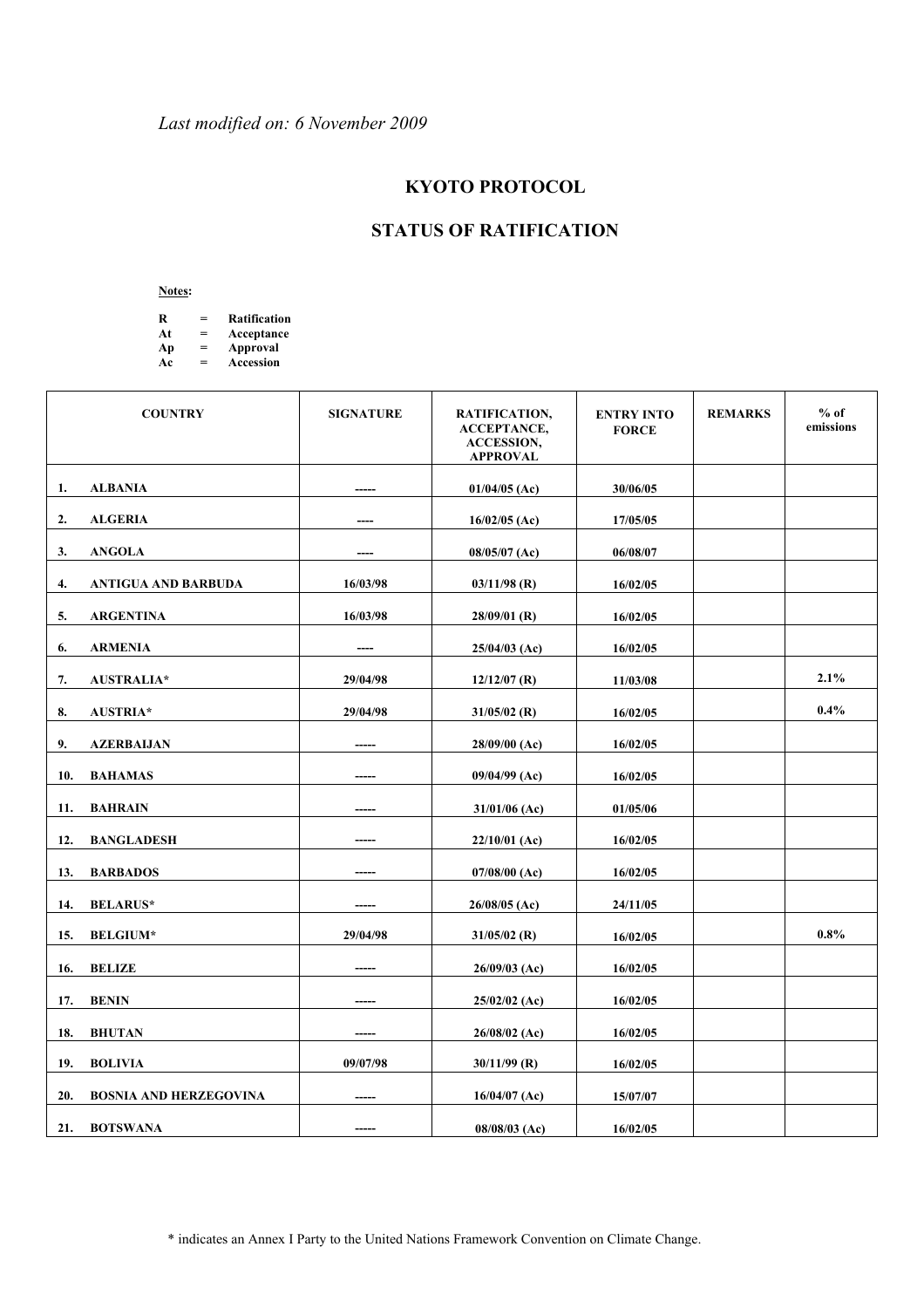| <b>COUNTRY</b>                                                | <b>SIGNATURE</b> | RATIFICATION,<br><b>ACCEPTANCE,</b><br><b>ACCESSION,</b><br><b>APPROVAL</b> | <b>ENTRY INTO</b><br><b>FORCE</b> | <b>REMARKS</b> | $%$ of<br>emissions |
|---------------------------------------------------------------|------------------|-----------------------------------------------------------------------------|-----------------------------------|----------------|---------------------|
| <b>BRAZIL</b><br>22.                                          | 29/04/98         | $23/08/02$ (R)                                                              | 16/02/05                          |                |                     |
| 23.<br><b>BRUNEI DARUSSALAM</b>                               |                  | $20/08/09$ (Ac)                                                             | 18/11/09                          |                |                     |
| <b>BULGARIA*</b><br>24.                                       | 18/09/98         | $15/08/02$ (R)                                                              | 16/02/05                          |                | $0.6\%$             |
| 25.<br><b>BURKINA FASO</b>                                    |                  | $31/03/05$ (Ac)                                                             | 29/06/05                          |                |                     |
| <b>BURUNDI</b><br>26.                                         |                  | $18/10/01$ (Ac)                                                             | 16/02/05                          |                |                     |
| 27.<br><b>CAMBODIA</b>                                        |                  | $22/08/02$ (Ac)                                                             | 16/02/05                          |                |                     |
| 28.<br><b>CAMEROON</b>                                        |                  | $28/08/02$ (Ac)                                                             | 16/02/05                          |                |                     |
| 29.<br>CANADA*                                                | 29/04/98         | $17/12/02$ (R)                                                              | 16/02/05                          |                | 3.3%                |
| <b>CAPE VERDE</b><br>30.                                      |                  | $10/02/06$ (Ac)                                                             | 11/05/06                          |                |                     |
| <b>CENTRAL AFRICAN REPUBLIC</b><br>31.                        |                  | $18/03/08$ (Ac)                                                             | 16/06/08                          |                |                     |
| <b>CHAD</b><br>32.                                            |                  | $18/08/09$ (Ac)                                                             | 17/11/09                          |                |                     |
| 33.<br><b>CHILE</b>                                           | 17/06/98         | 26/08/02 (R)                                                                | 16/02/05                          |                |                     |
| <b>CHINA</b><br>34.                                           | 29/05/98         | 30/08/02 (Ap)                                                               | 16/02/05                          | (10)           |                     |
| <b>COLOMBIA</b><br>35.                                        |                  | $30/11/01$ (Ac)                                                             | 16/02/05                          |                |                     |
| <b>COMOROS</b><br>36.                                         |                  | $10/04/08$ (Ac)                                                             | 09/07/08                          |                |                     |
| 37.<br><b>CONGO</b>                                           |                  | $12/02/07$ (Ac)                                                             | 13/05/07                          |                |                     |
| <b>COOK ISLANDS</b><br>38.                                    | 16/09/98         | $27/08/01$ (R)                                                              | 16/02/05                          | (4)            |                     |
| 39.<br><b>COSTA RICA</b>                                      | 27/04/98         | $09/08/02$ (R)                                                              | 16/02/05                          |                |                     |
| 40.<br><b>COTE D'IVOIRE</b>                                   |                  | $23/04/07$ (Ac)                                                             | 22/07/07                          |                |                     |
| <b>CROATIA*</b><br>41.                                        | 11/03/99         | $30/05/07$ (R)                                                              | 28/08/07                          |                |                     |
| 42.<br><b>CUBA</b>                                            | 15/03/99         | $30/04/02$ (R)                                                              | 16/02/05                          |                |                     |
| 43.<br><b>CYPRUS</b>                                          |                  | $16/07/99$ (Ac)                                                             | 16/02/05                          |                |                     |
| <b>CZECH REPUBLIC*</b><br>44.                                 | 23/11/98         | $15/11/01$ (Ap)                                                             | 16/02/05                          |                | 1.2%                |
| 45.<br><b>DEMOCRATIC PEOPLE'S</b><br><b>REPUBLIC OF KOREA</b> | -----            | $27/04/05$ (Ac)                                                             | 26/07/05                          |                |                     |
| <b>DEMOCRATIC REPUBLIC</b><br>46.<br>OF CONGO                 |                  | $23/03/05$ (Ac)                                                             | 21/06/05                          |                |                     |
| DENMARK*<br>47.                                               | 29/04/98         | $31/05/02$ (R) <sup>1</sup>                                                 | 16/02/05                          |                | 0.4%                |

With a territorial exclusion to the Faroe Islands.

<span id="page-1-0"></span> $\frac{1}{1}$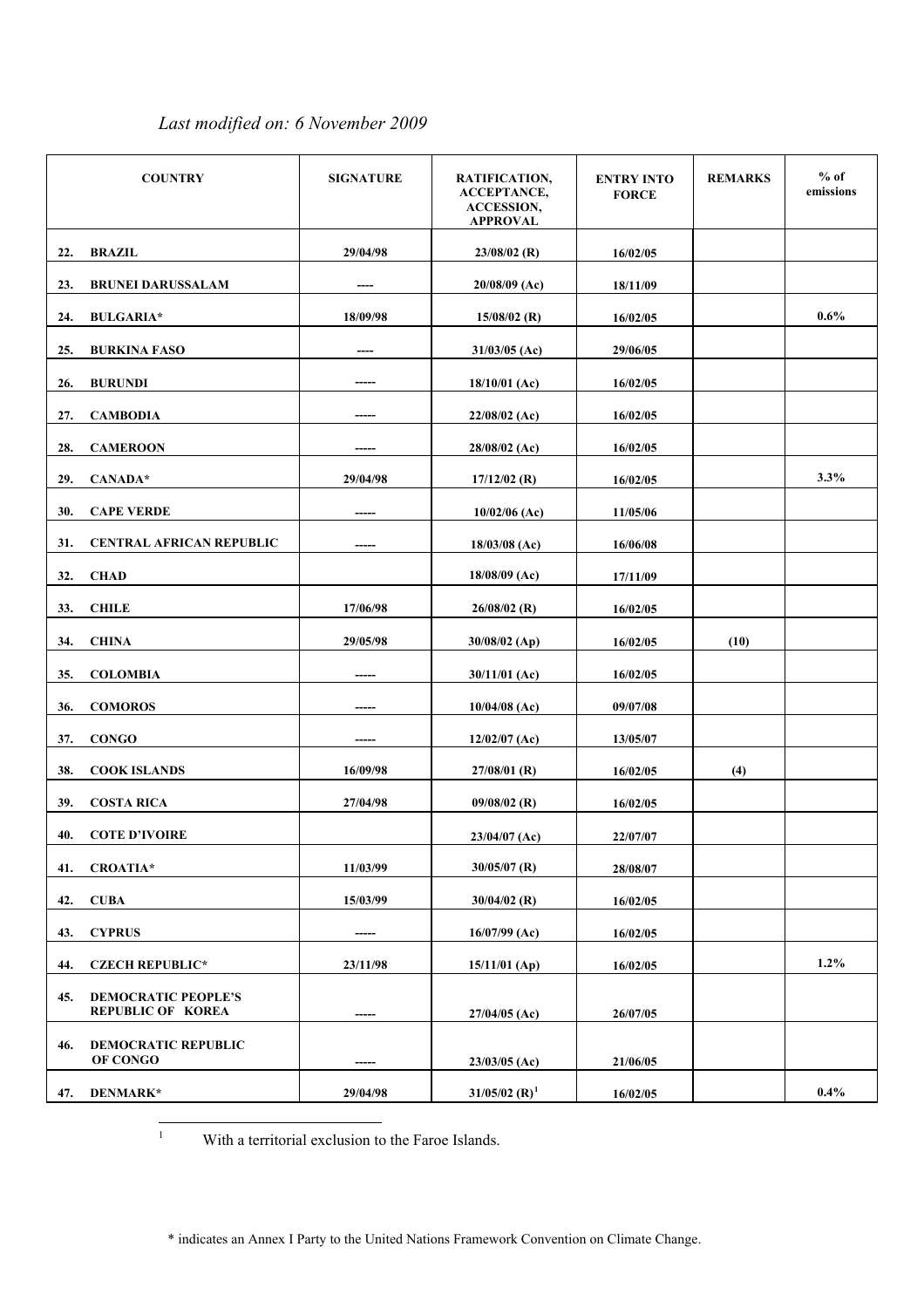| <b>COUNTRY</b>                   | <b>SIGNATURE</b> | RATIFICATION,<br><b>ACCEPTANCE,</b><br><b>ACCESSION,</b><br><b>APPROVAL</b> | <b>ENTRY INTO</b><br><b>FORCE</b> | <b>REMARKS</b> | $%$ of<br>emissions |
|----------------------------------|------------------|-----------------------------------------------------------------------------|-----------------------------------|----------------|---------------------|
| <b>DJIBOUTI</b><br>48.           |                  | $12/03/02$ (Ac)                                                             | 16/02/05                          |                |                     |
| 49.<br><b>DOMINICA</b>           |                  | $25/01/05$ (Ac)                                                             | 25/04/05                          |                |                     |
| <b>DOMINICAN REPUBLIC</b><br>50. |                  | $12/02/02$ (Ac)                                                             | 16/02/05                          |                |                     |
| 51.<br><b>ECUADOR</b>            | 15/01/99         | $13/01/00$ (R)                                                              | 16/02/05                          |                |                     |
| <b>EGYPT</b><br>52.              | 15/03/99         | $12/01/05$ (R)                                                              | 12/04/05                          |                |                     |
| 53.<br><b>EL SALVADOR</b>        | 08/06/98         | $30/11/98$ (R)                                                              | 16/02/05                          |                |                     |
| 54.<br><b>EQUATORIAL GUINEA</b>  |                  | $16/08/00$ (Ac)                                                             | 16/02/05                          |                |                     |
| <b>ERITREA</b><br>55.            |                  | $28/07/05$ (Ac)                                                             | 26/10/05                          |                |                     |
| <b>ESTONIA*</b><br>56.           | 03/12/98         | $14/10/02$ (R)                                                              | 16/02/05                          |                | $0.3\%$             |
| 57.<br><b>ETHIOPIA</b>           |                  | $14/04/05$ (Ac)                                                             | 13/07/05                          |                |                     |
| 58.<br>EUROPEAN COMMUNITY*       | 29/04/98         | 31/05/02 (Ap)                                                               | 16/02/05                          | $(1)$ $(8)$    |                     |
| 59.<br><b>FIJI</b>               | 17/09/98         | $17/09/98$ (R)                                                              | 16/02/05                          |                |                     |
| <b>FINLAND*</b><br>60.           | 29/04/98         | $31/05/02$ (R)                                                              | 16/02/05                          |                | 0.4%                |
| <b>FRANCE*</b><br>61.            | 29/04/98         | $31/05/02$ (Ap)                                                             | 16/02/05                          | (2)(9)         | 2.7%                |
| <b>GABON</b><br>62.              |                  | $12/12/06$ (Ac)                                                             | 12/03/07                          |                |                     |
| <b>GAMBIA</b><br>63.             |                  | $01/06/01$ (Ac)                                                             | 16/02/05                          |                |                     |
| <b>GEORGIA</b><br>64.            |                  | $16/06/99$ (Ac)                                                             | 16/02/05                          |                |                     |
| GERMANY*<br>65.                  | 29/04/98         | $31/05/02$ (R)                                                              | 16/02/05                          |                | 7.4%                |
| <b>GHANA</b><br>66.              |                  | $30/05/03$ (Ac)                                                             | 16/02/05                          |                |                     |
| ${\tt GREECE^*}$<br>67.          | 29/04/98         | $31/05/02$ (R)                                                              | 16/02/05                          |                | 0.6%                |
| 68.<br><b>GRENADA</b>            |                  | $06/08/02$ (Ac)                                                             | 16/02/05                          |                |                     |
| 69.<br><b>GUATEMALA</b>          | 10/07/98         | $05/10/99$ (R)                                                              | 16/02/05                          |                |                     |
| <b>GUINEA</b><br>70.             |                  | $07/09/00$ (Ac)                                                             | 16/02/05                          |                |                     |
| <b>GUINEA-BISSAU</b><br>71.      |                  | $18/11/05$ (Ac)                                                             | 16/02/06                          |                |                     |
| <b>GUYANA</b><br>72.             |                  | $05/08/03$ (Ac)                                                             | 16/02/05                          |                |                     |
| <b>HAITI</b><br>73.              |                  | $06/07/05$ (Ac)                                                             | 04/10/05                          |                |                     |
| <b>HONDURAS</b><br>74.           | 25/02/99         | $19/07/00$ (R)                                                              | 16/02/05                          |                |                     |
| HUNGARY*<br>75.                  |                  | 21/08/02 (Ac)                                                               | 16/02/05                          |                | $0.5\%$             |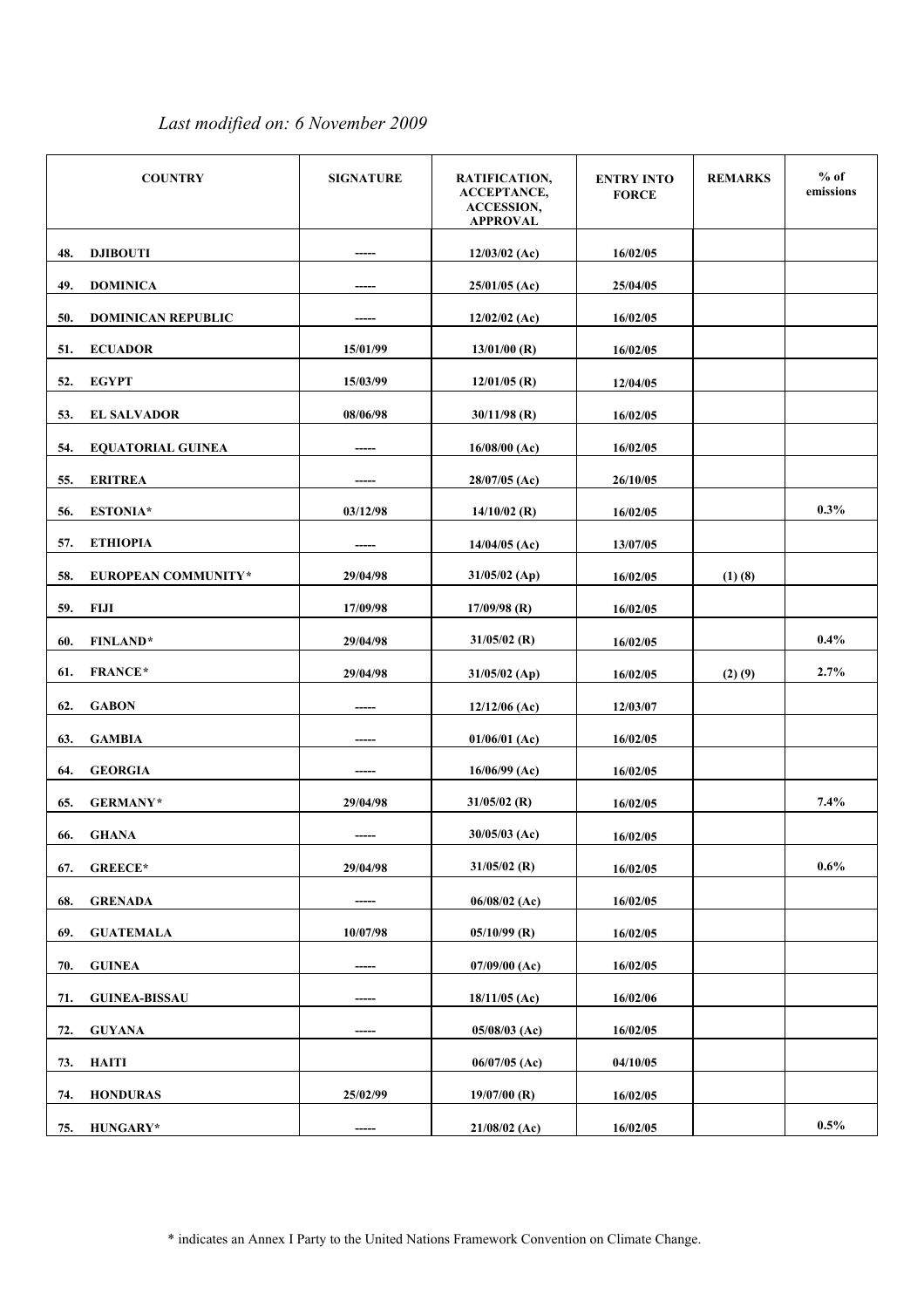| <b>COUNTRY</b>                                           | <b>SIGNATURE</b> | RATIFICATION,<br><b>ACCEPTANCE,</b><br><b>ACCESSION,</b><br><b>APPROVAL</b> | <b>ENTRY INTO</b><br><b>FORCE</b> | <b>REMARKS</b> | $%$ of<br>emissions |
|----------------------------------------------------------|------------------|-----------------------------------------------------------------------------|-----------------------------------|----------------|---------------------|
| <b>ICELAND*</b><br>76.                                   |                  | $23/05/02$ (Ac)                                                             | 16/02/05                          |                | $0.0\%$             |
| <b>INDIA</b><br>77.                                      |                  | $26/08/02$ (Ac)                                                             | 16/02/05                          |                |                     |
| 78.<br><b>INDONESIA</b>                                  | 13/07/98         | $03/12/04$ (R)                                                              | 03/03/05                          |                |                     |
| 79.<br><b>IRAN (ISLAMIC REPUBLIC OF)</b>                 |                  | $22/08/05$ (Ac)                                                             | 20/11/05                          |                |                     |
| 80.<br><b>IRAQ</b>                                       |                  | $28/07/09$ (Ac)                                                             | 26/10/09                          |                |                     |
| <b>IRELAND*</b><br>81.                                   | 29/04/98         | $31/05/02$ (R)                                                              | 16/02/05                          | (3)            | $0.2\%$             |
| <b>ISRAEL</b><br>82.                                     | 16/12/98         | $15/03/04$ (R)                                                              | 16/02/05                          |                |                     |
| 83.<br>ITALY*                                            | 29/04/98         | $31/05/02$ (R)                                                              | 16/02/05                          |                | 3.1%                |
| <b>JAMAICA</b><br>84.                                    |                  | $28/06/99$ (Ac)                                                             | 16/02/05                          |                |                     |
| JAPAN*<br>85.                                            | 28/04/98         | $04/06/02$ (At)                                                             | 16/02/05                          |                | 8.5%                |
| <b>JORDAN</b><br>86.                                     |                  | $17/01/03$ (Ac)                                                             | 16/02/05                          |                |                     |
| 87.<br><b>KAZAKHSTAN</b>                                 | 12/03/99         | $19/06/09$ (R)                                                              | 17/09/09                          |                |                     |
| 88.<br><b>KENYA</b>                                      |                  | $25/02/05$ (Ac)                                                             | 26/05/05                          |                |                     |
| <b>KIRIBATI</b><br>89.                                   |                  | $07/09/00$ (Ac)                                                             | 16/02/05                          | (6)            |                     |
| 90.<br><b>KUWAIT</b>                                     |                  | $11/03/05$ (Ac)                                                             | 09/06/05                          |                |                     |
| 91.<br><b>KYRGYZSTAN</b>                                 |                  | $13/05/03$ (Ac)                                                             | 16/02/05                          |                |                     |
| 92.<br><b>LAO DEMOCRATIC PEOPLE'S</b><br><b>REPUBLIC</b> |                  | $06/02/03$ (Ac)                                                             | 16/02/05                          |                |                     |
| 93.<br><b>LATVIA*</b>                                    | 14/12/98         | $05/07/02$ (R)                                                              | 16/02/05                          |                | 0.2%                |
| 94. LEBANON                                              |                  | $13/11/06$ (Ac)                                                             | 11/02/07                          |                |                     |
| <b>LESOTHO</b><br>95.                                    |                  | $06/09/00$ (Ac)                                                             | 16/02/05                          |                |                     |
| <b>LIBERIA</b><br>96.                                    |                  | $05/11/02$ (Ac)                                                             | 16/02/05                          |                |                     |
| LIBYAN ARAB JAMAHIRIYA<br>97.                            |                  | 24/08/06 (Ac)                                                               | 22/11/06                          |                |                     |
| 98.<br>LIECHTENSTEIN*                                    | 29/06/98         | $03/12/04$ (R)                                                              | 03/03/05                          |                |                     |
| LITHUANIA*<br>99.                                        | 21/09/98         | $03/01/03$ (R)                                                              | 16/02/05                          |                |                     |
| 100. LUXEMBOURG*                                         | 29/04/98         | $31/05/02$ (R)                                                              | 16/02/05                          |                | $0.1\%$             |
| 101. MADAGASCAR                                          |                  | 24/09/03 (Ac)                                                               | 16/02/05                          |                |                     |
| 102. MALAWI                                              |                  | 26/10/01 (Ac)                                                               | 16/02/05                          |                |                     |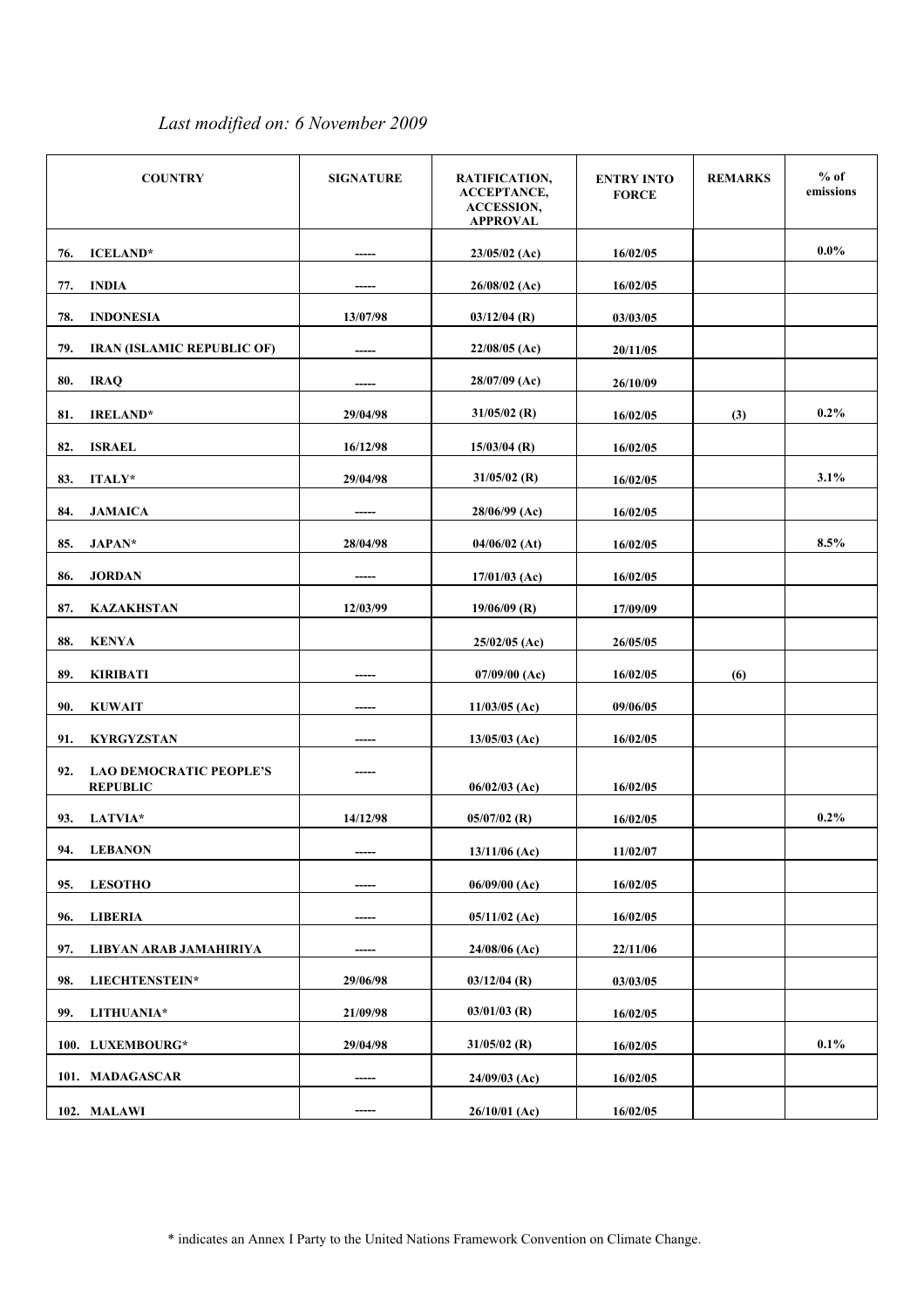| <b>COUNTRY</b>                                  | <b>SIGNATURE</b> | RATIFICATION,<br><b>ACCEPTANCE,</b><br><b>ACCESSION,</b><br><b>APPROVAL</b> | <b>ENTRY INTO</b><br><b>FORCE</b> | <b>REMARKS</b> | $%$ of<br>emissions |
|-------------------------------------------------|------------------|-----------------------------------------------------------------------------|-----------------------------------|----------------|---------------------|
| 103. MALAYSIA                                   | 12/03/99         | $04/09/02$ (R)                                                              | 16/02/05                          |                |                     |
| 104. MALDIVES                                   | 16/03/98         | $30/12/98$ (R)                                                              | 16/02/05                          |                |                     |
| 105. MALI                                       | 27/01/99         | $28/03/02$ (R)                                                              | 16/02/05                          |                |                     |
| 106. MALTA                                      | 17/04/98         | $11/11/01$ (R)                                                              | 16/02/05                          |                |                     |
| 107. MARSHALL ISLANDS                           | 17/03/98         | $11/08/03$ (R)                                                              | 16/02/05                          |                |                     |
| 108. MAURITANIA                                 |                  | 22/07/05 (Ac)                                                               | 20/10/05                          |                |                     |
| 109. MAURITIUS                                  |                  | $09/05/01$ (Ac)                                                             | 16/02/05                          |                |                     |
| 110. MEXICO                                     | 09/06/98         | $07/09/00$ (R)                                                              | 16/02/05                          |                |                     |
| 111. MICRONESIA (FEDERATED<br><b>STATES OF)</b> | 17/03/98         | $21/06/99$ (R)                                                              | 16/02/05                          |                |                     |
| 112. MONACO                                     | 29/04/98         | $27/02/06$ (R)                                                              | 28/05/06                          |                | $0.0\%$             |
| 113. MONGOLIA                                   |                  | $15/12/99$ (Ac)                                                             | 16/02/05                          |                |                     |
| 114. MONTENEGRO                                 |                  | $04/06/07$ (Ac)                                                             | 02/09/07                          |                |                     |
| 115. MOROCCO                                    |                  | $25/01/02$ (Ac)                                                             | 16/02/05                          |                |                     |
| 116. MOZAMBIQUE                                 |                  | 18/01/05 (Ac)                                                               | 18/04/05                          |                |                     |
| 117. MYANMAR                                    |                  | $13/08/03$ (Ac)                                                             | 16/02/05                          |                |                     |
| 118. NAMIBIA                                    |                  | $04/09/03$ (Ac)                                                             | 16/02/05                          |                |                     |
| 119. NAURU                                      |                  | $16/08/01$ (R)                                                              | 16/02/05                          | (7)            |                     |
| 120. NEPAL                                      |                  | $16/09/05$ (Ac)                                                             | 15/12/05                          |                |                     |
| 121. NETHERLANDS*                               | 29/04/98         | 31/05/02 $(At)^2$                                                           | 16/02/05                          |                | 1.2%                |
| 122. NEW ZEALAND*                               | 22/05/98         | $19/12/02$ (R) <sup>3</sup>                                                 | 16/02/05                          | (11)           | $0.2\%$             |
| 123. NICARAGUA                                  | 07/07/98         | $18/11/99$ (R)                                                              | 16/02/05                          |                |                     |
| <b>124. NIGER</b>                               | 23/10/98         | $30/09/04$ (R)                                                              | 16/02/05                          |                |                     |
| 125. NIGERIA                                    |                  | $10/12/04$ (Ac)                                                             | 10/03/05                          |                |                     |
| 126. NIUE                                       | 08/12/98         | $06/05/99$ (R)                                                              | 16/02/05                          | (5)            |                     |
| 127. NORWAY*                                    | 29/04/98         | $30/05/02$ (R)                                                              | 16/02/05                          |                | $0.3\%$             |

<span id="page-4-1"></span><span id="page-4-0"></span> $\frac{1}{2}$  For the Kingdom in Europe. 3

with a territorial exclusion to Tokelau.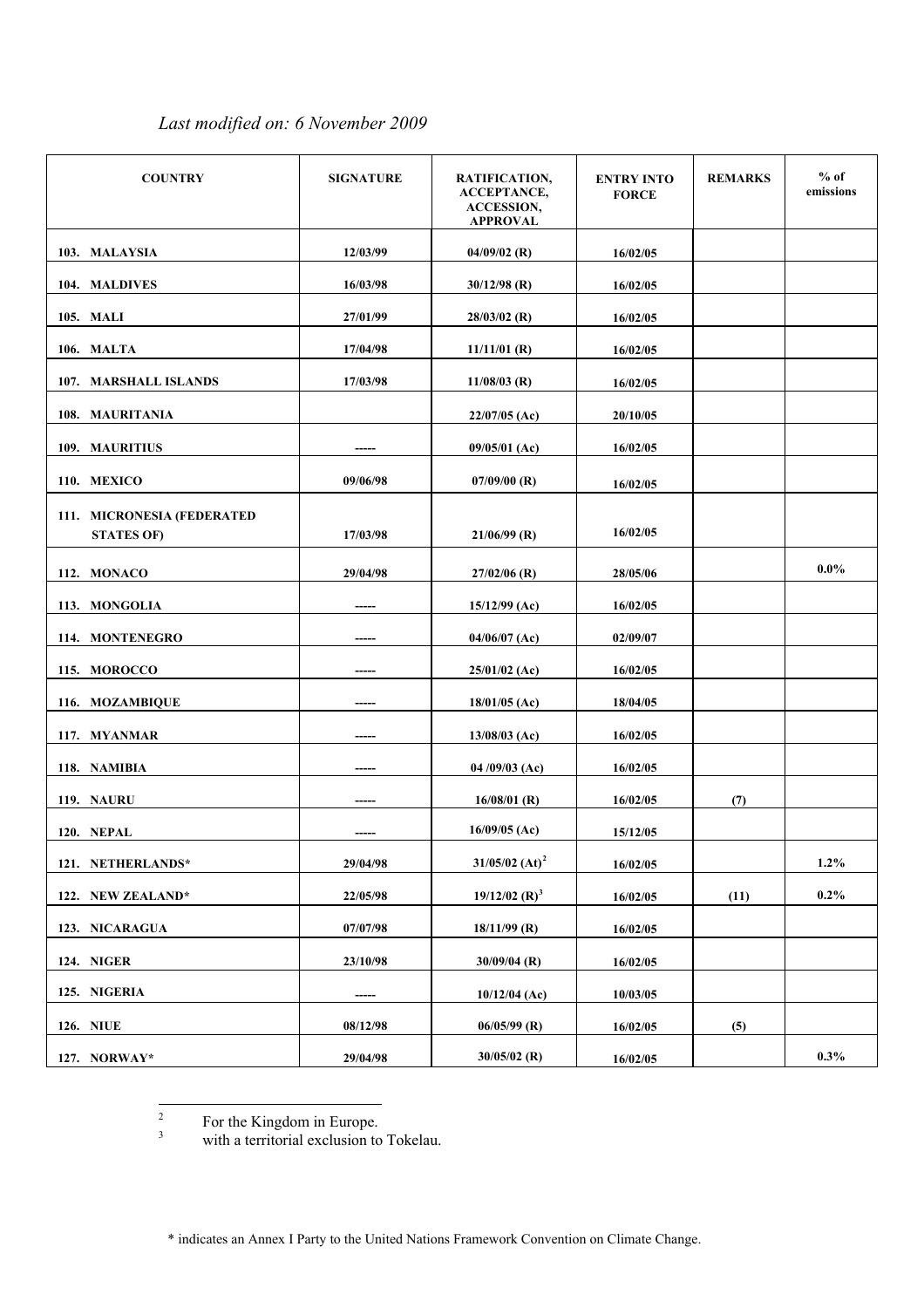| <b>COUNTRY</b>                           | <b>SIGNATURE</b> | RATIFICATION,<br><b>ACCEPTANCE,</b><br><b>ACCESSION,</b><br><b>APPROVAL</b> | <b>ENTRY INTO</b><br><b>FORCE</b> | <b>REMARKS</b> | $%$ of<br>emissions |
|------------------------------------------|------------------|-----------------------------------------------------------------------------|-----------------------------------|----------------|---------------------|
| 128. OMAN                                |                  | $19/01/05$ (Ac)                                                             | 19/04/05                          |                |                     |
| 129. PAKISTAN                            |                  | $11/01/05$ (Ac)                                                             | 11/04/05                          |                |                     |
| 130. PALAU                               |                  | $10/12/99$ (Ac)                                                             | 16/02/05                          |                |                     |
| 131. PANAMA                              | 08/06/98         | $05/03/99$ (R)                                                              | 16/02/05                          |                |                     |
| 132. PAPUA NEW GUINEA                    | 02/03/99         | $28/03/02$ (R)                                                              | 16/02/05                          |                |                     |
| 133. PARAGUAY                            | 25/08/98         | $27/08/99$ (R)                                                              | 16/02/05                          |                |                     |
| <b>134. PERU</b>                         | 13/11/98         | $12/09/02$ (R)                                                              | 16/02/05                          |                |                     |
| 135. PHILIPPINES                         | 15/04/98         | $20/11/03$ (R)                                                              | 16/02/05                          |                |                     |
| 136. POLAND*                             | 15/07/98         | $13/12/02$ (R)                                                              | 16/02/05                          |                | 3,0%                |
| 137. PORTUGAL*                           | 29/04/98         | $31/05/02$ (Ap)                                                             | 16/02/05                          |                | $0.3\%$             |
| 138. QATAR                               |                  | $11/01/05$ (Ac)                                                             | 11/04/05                          |                |                     |
| 139. REPUBLIC OF KOREA                   | 25/09/98         | $08/11/02$ (R)                                                              | 16/02/05                          |                |                     |
| 140. REPUBLIC OF MOLDOVA                 |                  | $22/04/03$ (Ac)                                                             | 16/02/05                          |                |                     |
| 141. ROMANIA*                            | 05/01/99         | $19/03/01$ (R)                                                              | 16/02/05                          |                | $1.2\%$             |
| 142. RUSSIAN FEDERATION*                 | 11/03/99         | $18/11/04$ (R)                                                              | 16/02/05                          |                | 17.4%               |
| 143. RWANDA                              |                  | $22/07/04$ (Ac)                                                             | 16/02/05                          |                |                     |
| 144. SAINT KITTS AND NEVIS               |                  | $08/04/08$ (Ac)                                                             | 07/07/08                          |                |                     |
| 145. SAINT LUCIA                         | 16/03/98         | $20/08/03$ (R)                                                              | 16/02/05                          |                |                     |
| 146. SAINT VINCENT AND<br>THE GRENADINES | 19/03/98         | $31/12/04$ (R)                                                              | 31/03/05                          |                |                     |
| 147. SAMOA                               | 16/03/98         | $27/11/00$ (R)                                                              | 16/02/05                          |                |                     |
| 148. SAO TOMÉ AND PRINCIPE               |                  | 25/04/08 (Ac)                                                               | 24/07/08                          |                |                     |
| 149. SAUDI ARABIA                        |                  | $31/01/05$ (Ac)                                                             | 01/05/05                          |                |                     |
| 150. SENEGAL                             |                  | $20/07/01$ (Ac)                                                             | 16/02/05                          |                |                     |
| 151. SERBIA                              | -----            | $19/10/07$ (Ac)                                                             | 17/01/08                          |                |                     |
| <b>152. SEYCHELLES</b>                   | 20/03/98         | $22/07/02$ (R)                                                              | 16/02/05                          |                |                     |
| 153. SIERRA LEONE                        | -----            | $10/11/06$ (Ac)                                                             | 08/02/07                          |                |                     |
| 154. SINGAPORE                           |                  | 12/04/06 (Ac)                                                               | 11/07/06                          |                |                     |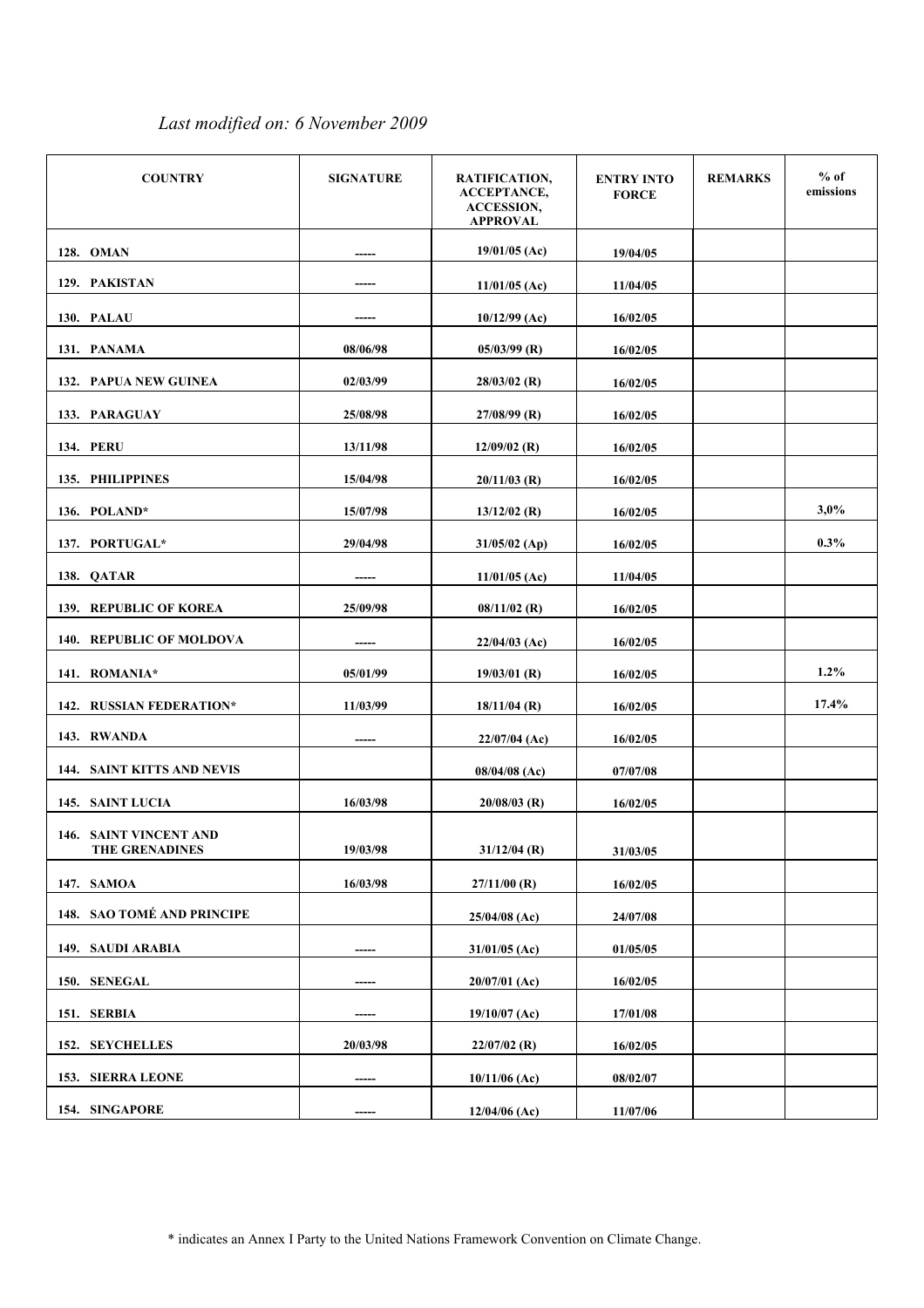| <b>COUNTRY</b>                                           | <b>SIGNATURE</b> | RATIFICATION,<br><b>ACCEPTANCE,</b><br><b>ACCESSION,</b><br><b>APPROVAL</b> | <b>ENTRY INTO</b><br><b>FORCE</b> | <b>REMARKS</b> | $%$ of<br>emissions |
|----------------------------------------------------------|------------------|-----------------------------------------------------------------------------|-----------------------------------|----------------|---------------------|
| 155. SLOVAKIA*                                           | 26/02/99         | $31/05/02$ (R)                                                              | 16/02/05                          |                | $0.4\%$             |
| 156. SLOVENIA*                                           | 21/10/98         | $02/08/02$ (R)                                                              | 16/02/05                          |                |                     |
| <b>157. SOLOMON ISLANDS</b>                              | 29/09/98         | $13/03/03$ (R)                                                              | 16/02/05                          |                |                     |
| 158. SOUTH AFRICA                                        |                  | $31/07/02$ (Ac)                                                             | 16/02/05                          |                |                     |
| 159. SPAIN*                                              | 29/04/98         | $31/05/02$ (R)                                                              | 16/02/05                          |                | 1.9%                |
| 160. SRI LANKA                                           |                  | $03/09/02$ (Ac)                                                             | 16/02/05                          |                |                     |
| 161. SUDAN                                               |                  | $02/11/04$ (Ac)                                                             | 16/02/05                          |                |                     |
| 162. SURINAME                                            |                  | 25/09/06 (Ac)                                                               | 24/12/06                          |                |                     |
| 163. SWAZILAND                                           |                  | $13/01/06$ (Ac)                                                             | 13/04/06                          |                |                     |
| 164. SWEDEN*                                             | 29/04/98         | $31/05/02$ (R)                                                              | 16/02/05                          |                | $0.4\%$             |
| 165. SWITZERLAND*                                        | 16/03/98         | 09/07/03 (R)                                                                | 16/02/05                          |                | $0.3\%$ %           |
| 166. SYRIAN ARAB REPUBLIC                                |                  | $27/01/06$ (Ac)                                                             | 27/04/06                          |                |                     |
| 167. TAJIKISTAN                                          | -------          | $05/01/09$ (Ac)                                                             | 05/04/09                          |                |                     |
| 168. THAILAND                                            | 02/02/99         | $28/08/02$ (R)                                                              | 16/02/05                          |                |                     |
| 169. THE FORMER YUGOSLAV<br><b>REPUBLIC OF MACEDONIA</b> |                  | $18/11/04$ (Ac)                                                             | 16/02/05                          |                |                     |
| 170. TIMOR-LESTE                                         |                  | $14/10/08$ (Ac)                                                             | 12./01/09                         |                |                     |
| 171. TOGO                                                |                  | $02/07/04$ (Ac)                                                             | 16/02/05                          |                |                     |
| 172. TONGA                                               |                  | $14/01/08$ (Ac)                                                             | 13/04/08                          |                |                     |
| 173. TRINIDAD AND TOBAGO                                 | 07/01/99         | 28/01/99 (R)                                                                | 16/02/05                          |                |                     |
| 174. TUNISIA                                             |                  | $22/01/03$ (Ac)                                                             | 16/02/05                          |                |                     |
| 175. TURKMENISTAN                                        | 28/09/98         | $11/01/99$ (R)                                                              | 16/02/05                          |                |                     |
| 176. TURKEY*                                             |                  | $28/05/09$ (Ac)                                                             | 26/08/09                          |                |                     |
| 177. TUVALU                                              | 16/11/98         | $16/11/98$ (R)                                                              | 16/02/05                          |                |                     |
| 178. UGANDA                                              |                  | $25/03/02$ (Ac)                                                             | 16/02/05                          |                |                     |
| 179. UKRAINE*                                            | 15/03/99         | $12/04/04$ (R)                                                              | 16/02/05                          |                |                     |
| 180. UNITED ARAB EMIRATES                                |                  | $26/01/05$ (Ac)                                                             | 26/04/05                          |                |                     |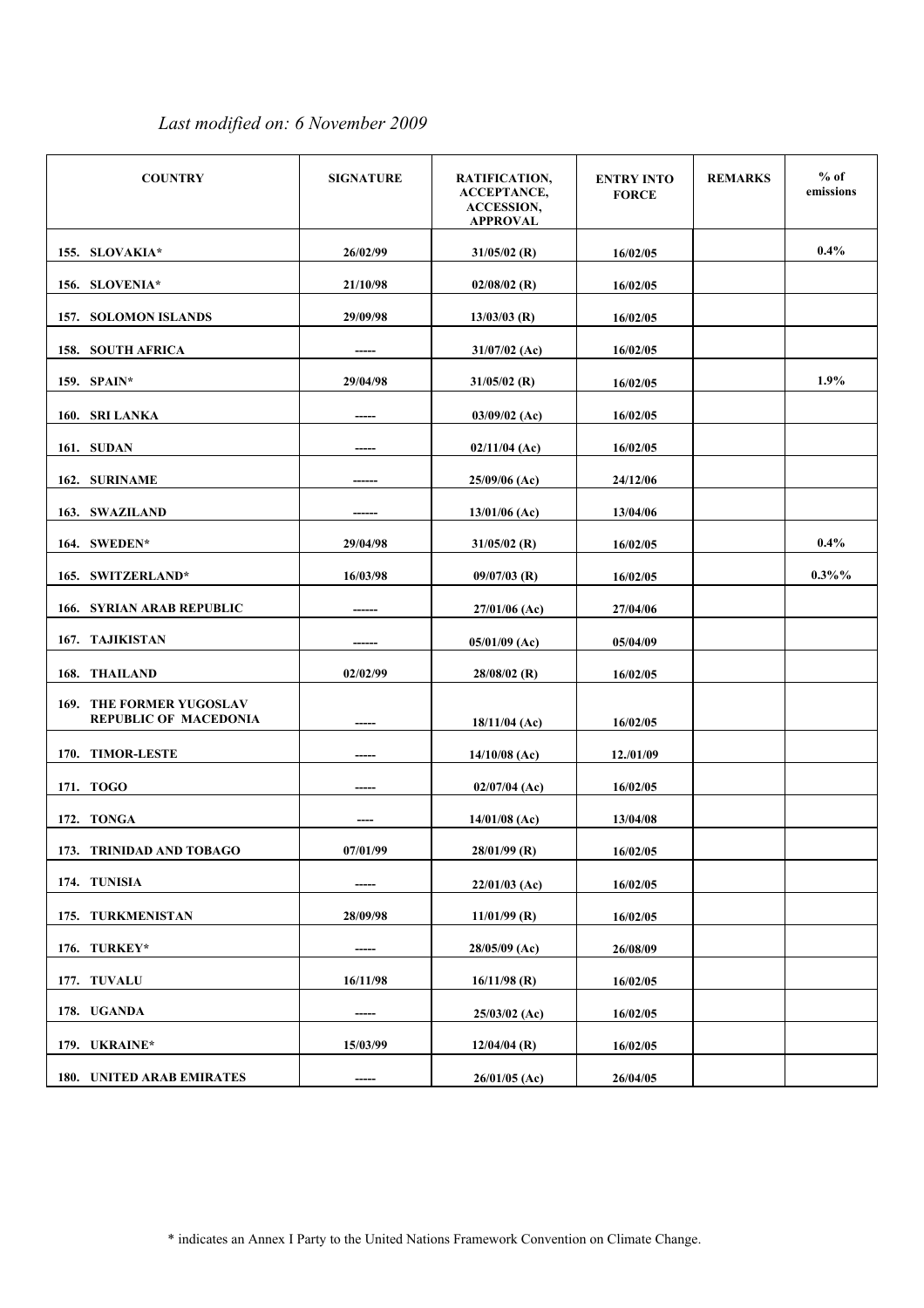| <b>COUNTRY</b>                                                                 | <b>SIGNATURE</b> | RATIFICATION,<br>ACCEPTANCE,<br><b>ACCESSION,</b><br><b>APPROVAL</b> | <b>ENTRY INTO</b><br><b>FORCE</b> | <b>REMARKS</b> | $%$ of<br>emissions |
|--------------------------------------------------------------------------------|------------------|----------------------------------------------------------------------|-----------------------------------|----------------|---------------------|
| 181. UNITED KINGDOM OF GREAT<br><b>BRITAIN AND NORTHERN</b><br><b>IRELAND*</b> | 29/04/98         | $31/05/02$ (R)                                                       | 16/02/05                          |                | 4.3%                |
| 182. UNITED REPUBLIC OF<br><b>TANZANIA</b>                                     | -----            | $26/08/02$ (Ac)                                                      | 16/02/05                          |                |                     |
| 183. UNITED STATES OF AMERICA*                                                 | 12/11/98         |                                                                      |                                   |                |                     |
| 184. URUGUAY                                                                   | 29/07/98         | $05/02/01$ (R)                                                       | 16/02/05                          |                |                     |
| 185. UZBEKISTAN                                                                | 20/11/98         | $12/10/99$ (R)                                                       | 16/02/05                          |                |                     |
| 186. VANUATU                                                                   | -----            | $17/07/01$ (Ac)                                                      | 16/02/05                          |                |                     |
| 187. VENEZUELA                                                                 |                  | $18/02/05$ (Ac)                                                      | 19/05/05                          |                |                     |
| 188. VIET NAM                                                                  | 03/12/98         | $25/09/02$ (R)                                                       | 16/02/05                          |                |                     |
| 189. YEMEN                                                                     | -----            | $15/09/04$ (Ac)                                                      | 16/02/05                          |                |                     |
| 190. ZAMBIA                                                                    | 05/08/98         | $07/07/2006$ (R)                                                     | 5/10/2006                         |                |                     |
| 191. ZIMBABWE                                                                  |                  | 30/06/2009 (Ac)                                                      | 28/09/2009                        |                |                     |
| <b>TOTAL</b>                                                                   | 84               | 190                                                                  |                                   |                | 63.7%               |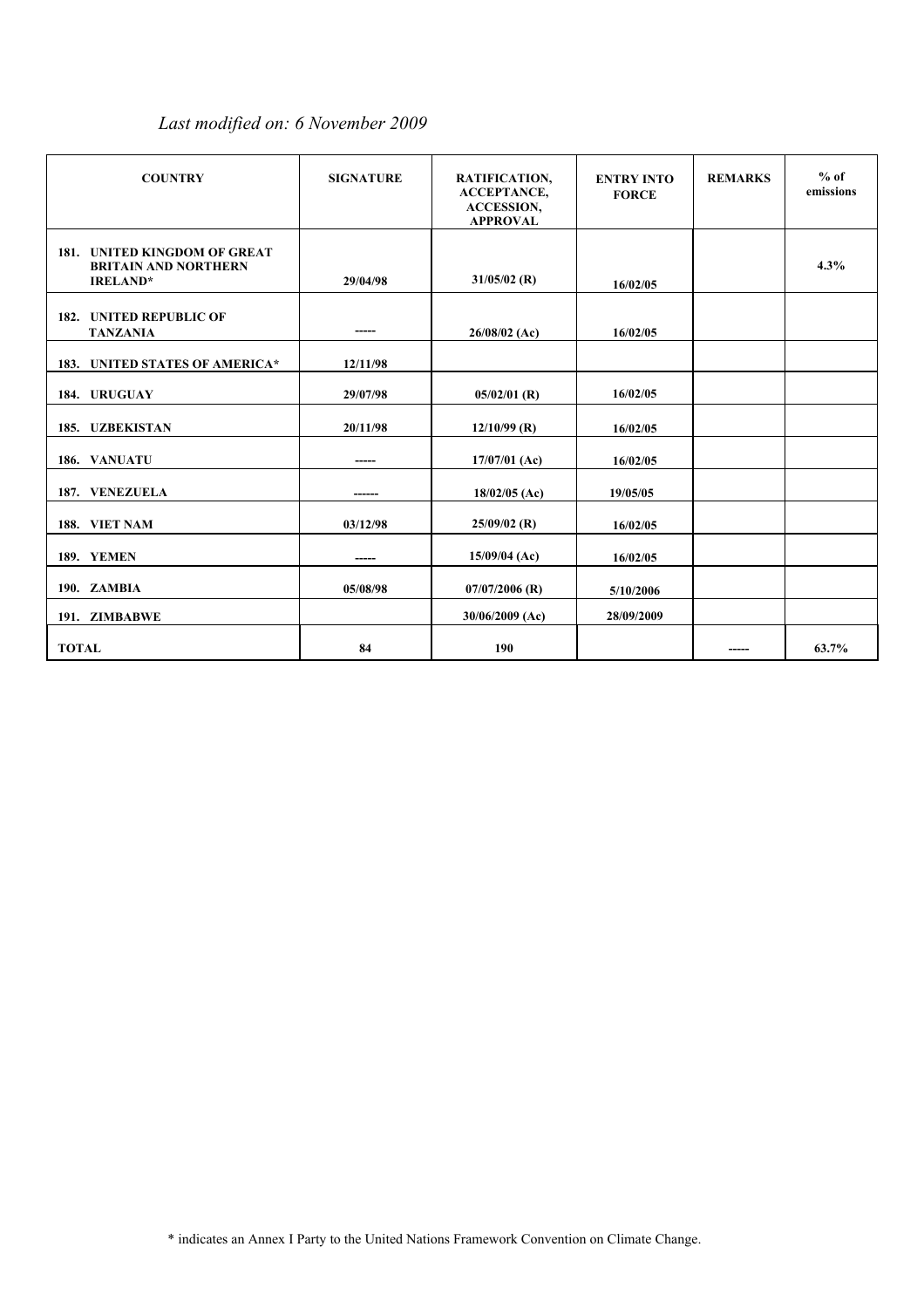### **DECLARATIONS**

#### **(1) European Community:**

**ìThe European Community and its Member States will fulfil their respective commitments under**  article 3, paragraph 1, of the Protocol jointly in accordance with the provisions of article 4."

**(2) France:** 

**ìThe French Republic reserves the right, in ratifying the Kyoto Protocol to the United Nations Framework Convention on Climate Change, to exclude its Overseas Territories from the scope of**  the Protocol."

#### **(3) Ireland:**

**ìThe European Community and the Member States, including Ireland, will fulfil their respective commitments under article 3, paragraph 1, of the Protocol in accordance with the provisions of article 4.î** 

### **(4) Cook Islands:**

**ìThe Government of the Cook Islands declares its understanding that signature and subsequent ratification of the Kyoto Protocol shall in no way constitute a renunciation of any rights under international law concerning State responsibility for the adverse effects of the climate change and that no provision in the Protocol can be interpreted as derogating from principles of general international law.** 

**In this regard, the Government of the Cook Islands further declares that, in light of the best available scientific information and assessment on climate change and its impacts, it considers the emissions reduction obligation in article 3 of the Kyoto Protocol to be inadequate to prevent**  dangerous anthropogenic interference with the climate system."

### **(5) Niue:**

**ìThe Government of Niue declares its understanding that ratification of the Kyoto Protocol shall in no way constitute a renunciation of any rights under international law concerning state responsibility for the adverse effects of climate change and that no provisions in the Protocol can be interpreted as derogating from the principles of general international law.** 

**In this regard, the Government of Niue further declares that, in light of the best available scientific information and assessment of climate change and impacts, it considers the emissions reduction obligations in Article 3 of the Kyoto Protocol to be inadequate to prevent dangerous anthropogenic**  interference with the climate system."

### **(6) Kiribati:**

 **ìThe Government of the Republic of Kiribati declares its understanding that accession to the Kyoto Protocol shall in no way constitute a renunciation of any rights under international law concerning State responsibility for the adverse effects of the climate change and that no provision in the**  Protocol can be interpreted as derogating from principles of general international law."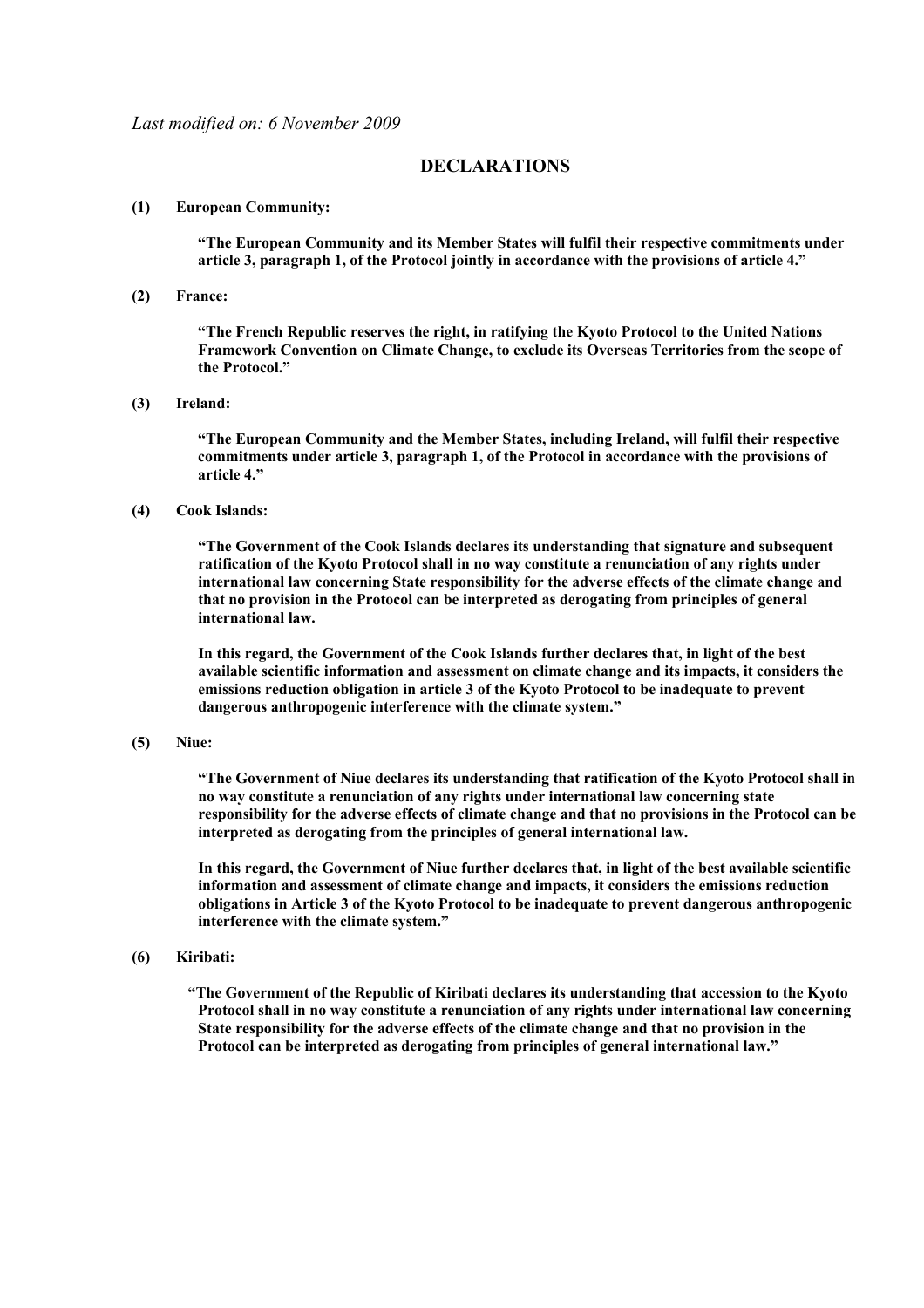**(7) Nauru** 

**"... The Government of the Republic of Nauru declares its understanding that the ratification of the Kyoto Protocol shall in no way constitute a renunciation of any rights under international law concerning State responsibility for the adverse effects of climate change; ...** 

**... The Government of the Republic of Nauru further declares that, in the light of the best available scientific information and assessment of climate change and impacts, it considers the emissions of reduction obligations in Article 3 of the Kyoto Protocol to be inadequate to prevent the dangerous anthropogenic interference with the climate system;** 

**... [The Government of the Republic of Nauru declares] that no provisions in the Protocol can be interpreted as derogating from the principles of general international law[.]** 

**(8) European Community:** 

 **ìThe European Community declares that, in accordance with the Treaty establishing the European Community, and in particular article 175 (1) thereof, it is competent to enter into international agreements, and to implement the obligations resulting therefrom, which contribute to the pursuit of the following objectives:** 

- **preserving, protecting and improving the quality of the environment;**
- **protecting human health;**
- **prudent and rational utilisation of natural resources;**
- **promoting measures at international level to deal with regional or world wide environmental problems.**

 **The European Community declares that its quantified emission reduction commitment under the Protocol will be fulfilled through action by the Community and its Member States within the respective competence of each and that it has already adopted legal instruments, binding on its Member States, covering matters governed by the Protocol.** 

 **The European Community will on a regular basis provide information on relevant Community legal instruments within the framework of the supplementary information incorporated in its national communication submitted under article 12 of the Convention for the purpose of demonstrating compliance with its commitments under the Protocol in accordance with article 7 (2) thereof and the guidelines thereunder.î** 

**(9) France:** 

 **ìThe ratification by the French Republic of the Kyoto Protocol to the United Nations Framework Convention on Climate Change of 11 December 1997 should be interpreted in the context of the commitment assumed under article 4 of the Protocol by the European Community, from which it is indissociable. The ratification does not, therefore, apply to the Territories of the French Republic to which the Treaty establishing the European Community is not applicable.** 

 **Nonetheless, in accordance with article 4, paragraph 6, of the Protocol, the French Republic shall, in the event of failure to achieve the total combined level of emission reductions, remain individually**  responsible for its own level of emissions."

**(10) China:** 

**In a communication received on 30 August 2002, the Government of the People's Republic of China informed the Secretary-General of the following:**